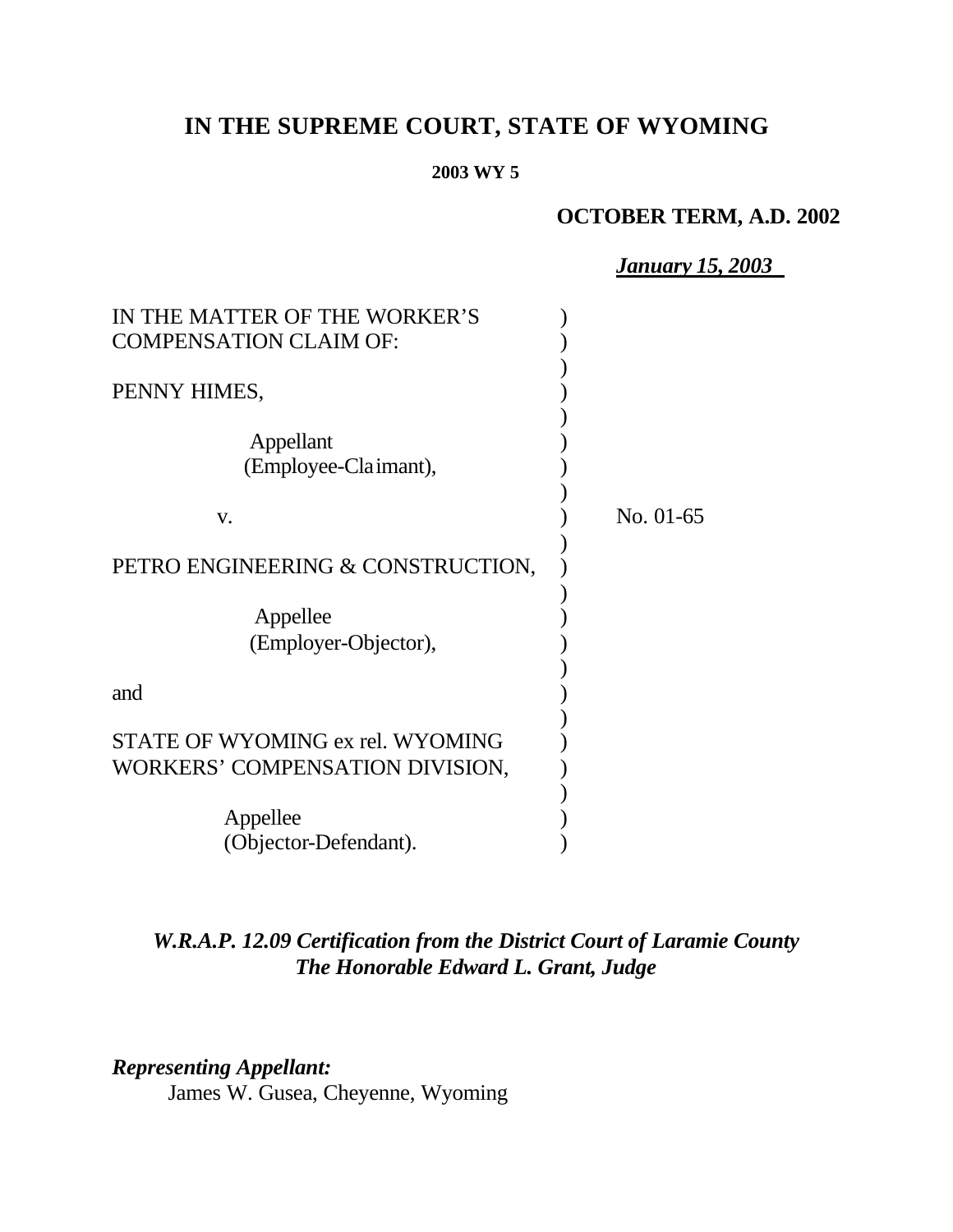*Representing Appellee State of Wyoming ex rel. Wyoming Workers' Compensation Division:*

Hoke MacMillan, Wyoming Attorney General; John W. Renneisen, Deputy Attorney General; Gerald L. Laska, Senior Assistant Attorney General; David L. Delicath, Assistant Attorney General. Argument by Mr. Delicath.

**Before HILL, C.J., and GOLDEN, LEHMAN\*, KITE, and VOIGT, JJ.**

\*Chief Justice at time of oral argument

**NOTICE: This opinion is subject to formal revision before publication in Pacific Reporter Third. Readers are requested to notify the Clerk of the Supreme Court, Supreme Court Building, Cheyenne, Wyoming 82002, of any typographical or other formal errors so that correction may be made before final publication in the permanent volume.**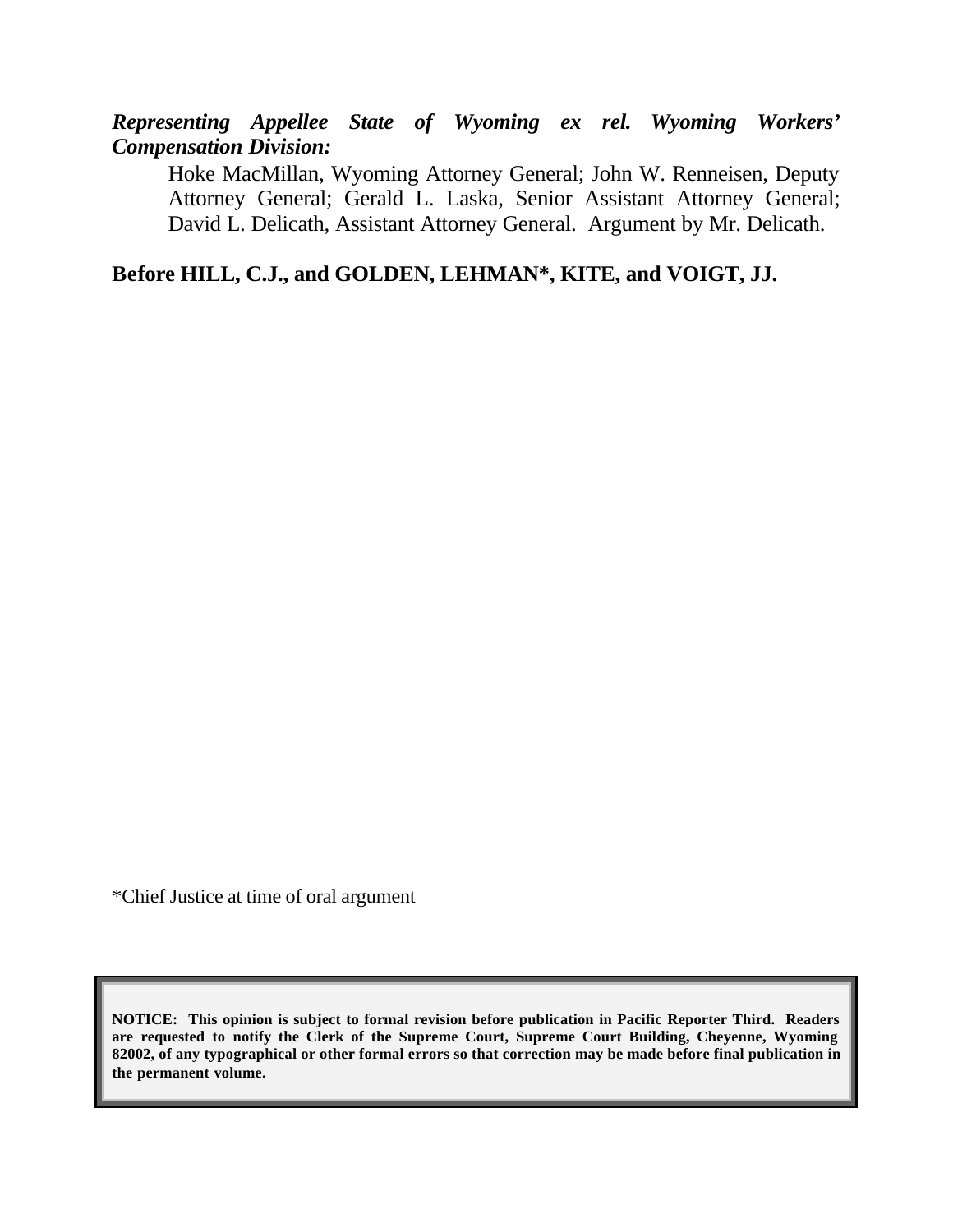**GOLDEN**, Justice.

[¶1] Worker's compensation claimant appeals from a determination from the Medical Commission Hearing Panel that she is not entitled to a permanent partial impairment rating above the fifteen percent she has already received from the Division. Finding no error, we affirm.

#### **ISSUES**

[¶2] Appellant presents two issues:

I. Was the decision of the Medical Commission contrary to Penny Himes' constitutional right to due process; and was the decision of the Medical Commission without observance of procedure required by law in that the decision purported to determine issues that had not been raised?

II. Was the decision to uphold the permanent impairment rating of only 5% unsupported by substantial evidence in that both of the physicians hired by the Division reported the employee/claimant was unable to work at the time of their examinations?

Appellee simplifies the issues thus:

I. Did the Medical Commission determine issues that were not properly before it in violation of Appellant's right to due process?

II. Did substantial evidence support the Medical Commission's determination that Appellant is not entitled to an increased permanent impairment rating?

## **FACTS**

[¶3] In 1990, Penny Himes was involved in a non-work related automobile accident in which she sustained whiplash type injuries. She testified that these injuries were resolved by 1992. On November 17, 1992, Himes was involved in a work related accident while handling scaffolding. She currently alleges she suffered neck, back and shoulder injuries as a direct result of the work related accident. She visited the hospital emergency room on November 18, 1992, and the nurse's report from that visit indicates that Himes complained of pain in the right lower lumbar region and numbness in both legs, burning up to the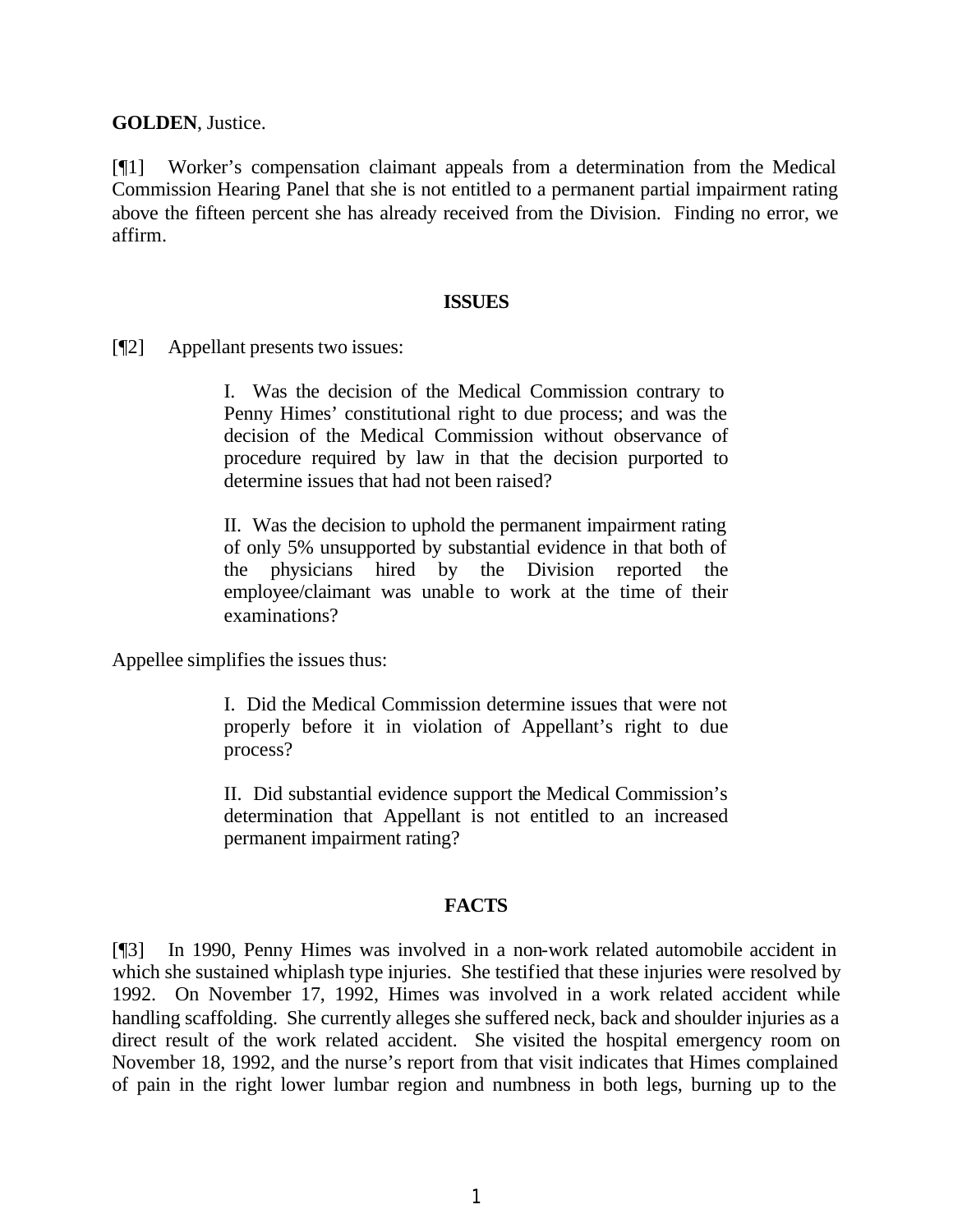shoulders, and migraine headache. There was also an indication of left thoracic pain. The diagnosis was lumbar strain.

[¶4] The Workers' Compensation Division (the "Division") initially awarded Himes temporary total disability. She was evaluated in December 1993 by Dr. Meade Davis. Dr. Davis opined that "the on-the job-injury of November 17, 1992, substantially aggravated a prior existing injury to her neck and back from a car accident in September 1990." He stated that he believed she could benefit from appropriate physical therapy but, if given a current physical impairment rating, he would rate her at 4% whole body impairment. In May 1994, the Division and Himes stipulated and agreed to a 4% whole body permanent physical impairment rating.

[¶5] According to Himes, she continued to receive treatments from Jonathan Singer, D.O., between 1993 and 1996 for back and neck pain with some mention of shoulder pain. Himes testified that she saw him on a diminishing basis, eventually as infrequently as once every six months. Himes testified that her condition deteriorated during that time. In 1996 Himes discontinued treatment with Dr. Singer and went instead to a chiropractor who referred her to Dr. Ken Pettine, an orthopedic surgeon. Dr. Pettine first saw Himes in May 1996. In January 1997, Dr. Pettine performed surgery on Himes including fusion at C6-C7 and at L6- S1. After this surgery Himes was evaluated by Dr. Bruce Lockwood. Dr. Lockwood concluded that Himes had sustained an ascertainable loss and gave her a 5% impairment rating for her lumbar spine and a 5% impairment rating for her cervical spine, for a total 10% whole body impairment rating. Dr. Lockwood suggested that, although he did not have sufficient information to ascertain an acceptable apportionment, it would be appropriate to apportion the impairment between the injuries caused by the automobile accident and the injuries caused by the work accident. Despite Dr. Lockwood's suggestion of apportionment, the Division awarded Himes a 10% permanent partial impairment rating. On April 9, 1998, the Division and Himes further stipulated and agreed to an increase in the permanent physical impairment rating to 15% whole body impairment.

[¶6] Shortly after this stipulation and agreement was accepted, Himes underwent surgery on her right shoulder and then surgery on her thoracic spine. The Division paid for both procedures. In 1999 Himes underwent another surgery to her cervical spine that was directly related to her 1997 fusion surgery. The Division again paid for this cervical spine surgery. Although the record is silent as to what next transpired, it appears that Himes then applied for yet another increase in her permanent partial impairment rating. The Division requested Himes be evaluated by Dr. Michael Kaplan. The Division requested that Dr. Kaplan assess only the impairment to the cervical spine. Dr. Kaplan rated her at 5% whole body impairment with regard to the cervical spine only.

[¶7] While the record before this Court is devoid of any objection from Himes, in her brief and in her argument before the Commission she suggests that she objected to the rating at least in part because of its limited scope. She wanted a rating for her thoracic spine and shoulder impairments as well as her cervical and lumbar spine. Seemingly in response to this objection to the first rating, the Division sent Himes to Dr. Mark Rangitsch for a second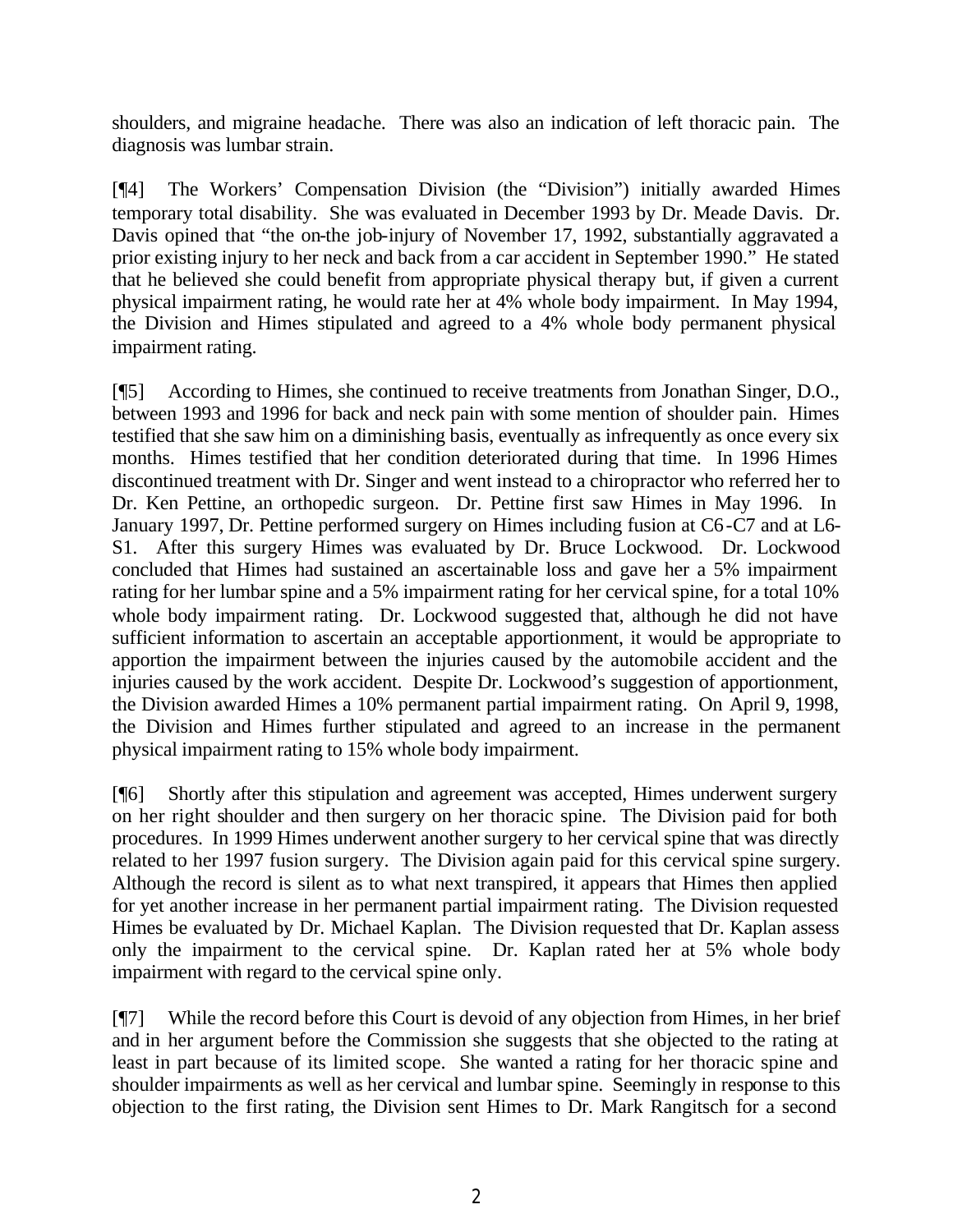evaluation. The Division, however, maintained that the scope of the rating was for the cervical spine only. Dr. Rangitsch also rated Himes at 5% impairment with regard to the cervical spine only. Dr. Rangitsch also mentioned that the lack of medical intervention between 1993 and May 1996 led him to question if the cervical spine impairment was attributable to the work accident.

[¶8] Since neither impairment rating was above the 5% rating received earlier by Dr. Lockwood for her cervical spine, the Division denied Himes' application for an increase in her permanent partial impairment rating. Himes requested a contested case hearing. The Division referred the matter to the Office of the Medical Commission. At the hearing, Himes argued that she should not be subject to a permanent impairment rating because she had not yet attained a level of ascertainable loss. Himes wanted a reinstatement of her temporary total disability benefits. In the alternative, since both Dr. Kaplan and Dr. Rangitsch also stated she was not capable of working yet, she argued that her impairment rating obviously must be much higher, and it would be if all her medical impairments were rated, not just her cervical spine impairment.

[¶9] The Commission found that Himes had reached a level of ascertainable loss and that she was not entitled to a greater impairment rating than the 15% she already had been awarded. The Commission specifically found that Himes failed to carry her burden of proof that any of her current medical impairments are related to her 1992 work accident. The Division then contacted her health care providers and informed them that it would no longer pay for any medical treatment for Himes. Himes timely appealed the decision of the Commission to the district court, which certified the appeal to this Court pursuant to W.R.A.P. 12.09.

## **STANDARD OF REVIEW**

[¶10] We review appeals certified to us pursuant to W.R.A.P. 12.09 applying the appellate standards that are applicable to a reviewing court of the first instance. *Weaver v. Cost Cutters*, 953 P.2d 851, 854 (Wyo. 1998). W.R.A.P. 12.09(a) limits judicial review of administrative decisions to a determination of those matters that are specified in Wyo. Stat. Ann. § 16-3-114(c) (LexisNexis 2001):

> (c) To the extent necessary to make a decision and when presented, the reviewing court shall decide all relevant questions of law, interpret constitutional and statutory provisions, and determine the meaning or applicability of the terms of an agency action. In making the following determinations, the court shall review the whole record or those parts of it cited by a party and due account shall be taken of the rule of prejudicial error. The reviewing court shall: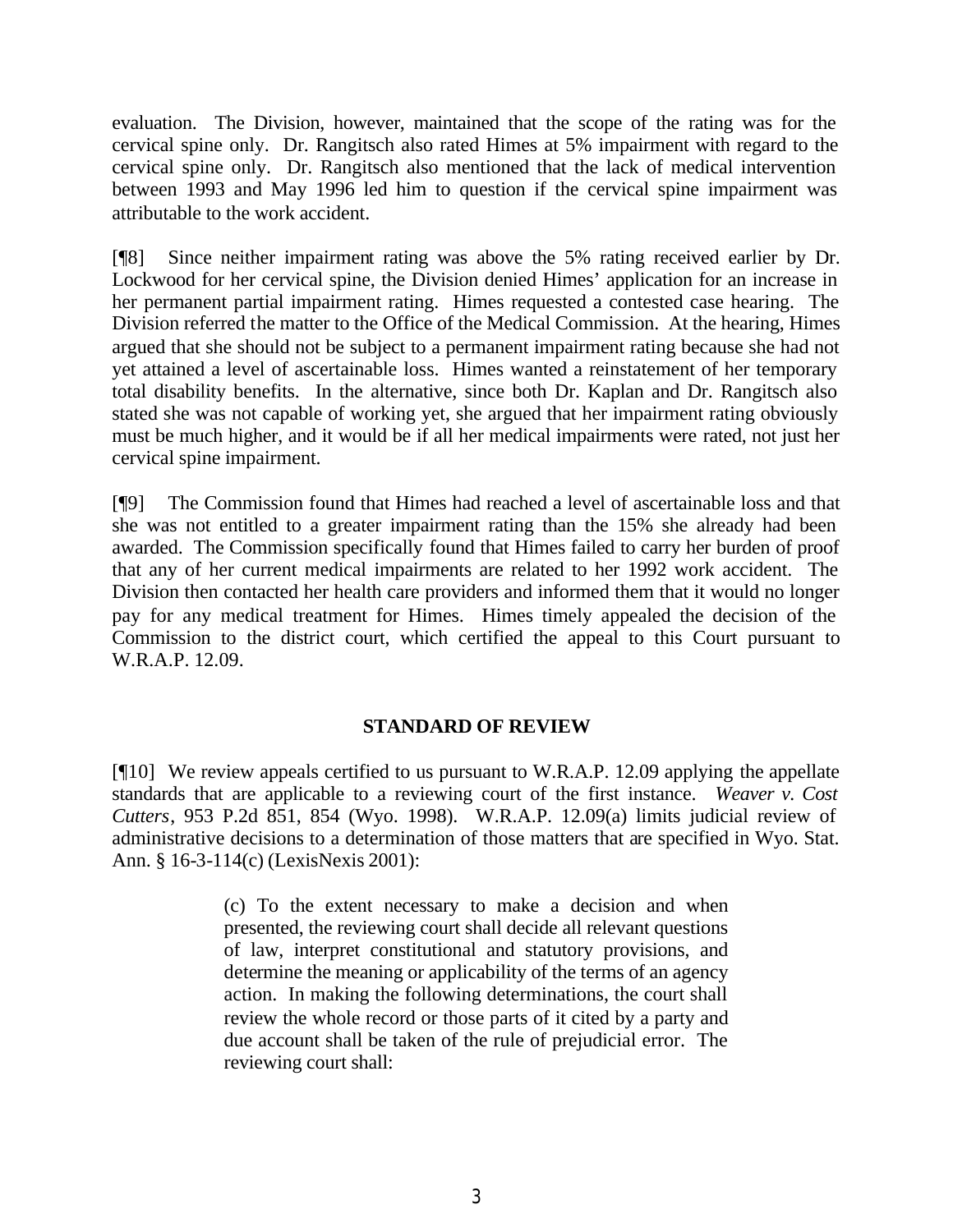(i) Compel agency action unlawfully withheld or unreasonably delayed; and

(ii) Hold unlawful and set aside agency action, findings and conclusions found to be:

> (A) Arbitrary, capricious, an abuse of discretion or otherwise not in accordance with law;

> (B) Contrary to constitutional right, power, privilege or immunity;

> (C) In excess of statutory jurisdiction, authority or limitations or lacking statutory right;

> (D) Without observance of procedure required by law; or

> (E) Unsupported by substantial evidence in a case reviewed on the record of an agency hearing provided by statute.

[¶11] The interpretation and correct application of the provisions of the Wyoming Worker's Compensation Act are questions of law over which we exercise plenary review. We afford no deference to an agency's conclusions of law and will affirm the same only if they are in accord with the law. *Weaver*, 953 P.2d at 855 ("When an agency has not invoked and correctly applied the correct rule of law, we correct the agency's errors.")

[¶12] When both parties submit evidence in a contested case in which factual issues are involved, we review the case under the substantial evidence test. *Newman v. Wyo. Workers' Comp. Div.*, 2002 WY 91, ¶22, 49 P.3d 163, ¶22 (Wyo. 2002). In determining whether substantial evidence supports an agency decision, we examine the entire record. If substantial evidence exists to support an agency decision, we will not substitute our judgment for the judgment of the agency and will affirm the agency decision. *Id*. at ¶24.

## **DISCUSSION**

[¶13] Himes' issues are best resolved by first looking at the contested case hearing procedure. Himes requested a modification of her benefits. A modification can only be granted pursuant to the terms of Wyo. Stat. Ann. § 27-14-605(a) (LexisNexis 2001) that allows, in pertinent part, "for a modification of the amount of benefits on the ground of increase . . . of incapacity due solely to the injury." Himes argued she was entitled to an increase in her permanent physical impairment (PPI) rating because she had suffered an increase in incapacity due to numerous physical impairments that had arisen as the result of her work accident.

[¶14] The fact that the Division had paid medical benefits for Himes' various medical conditions in the past did not preclude the Division from challenging Himes' request for a higher PPI rating. *Hall v. State ex rel. Wyoming Workers' Comp. Div.*, 2001 WY 136, ¶14, 37 P.3d 373, ¶14 (Wyo. 2001) ("The Division's uncontested award of benefits is not a final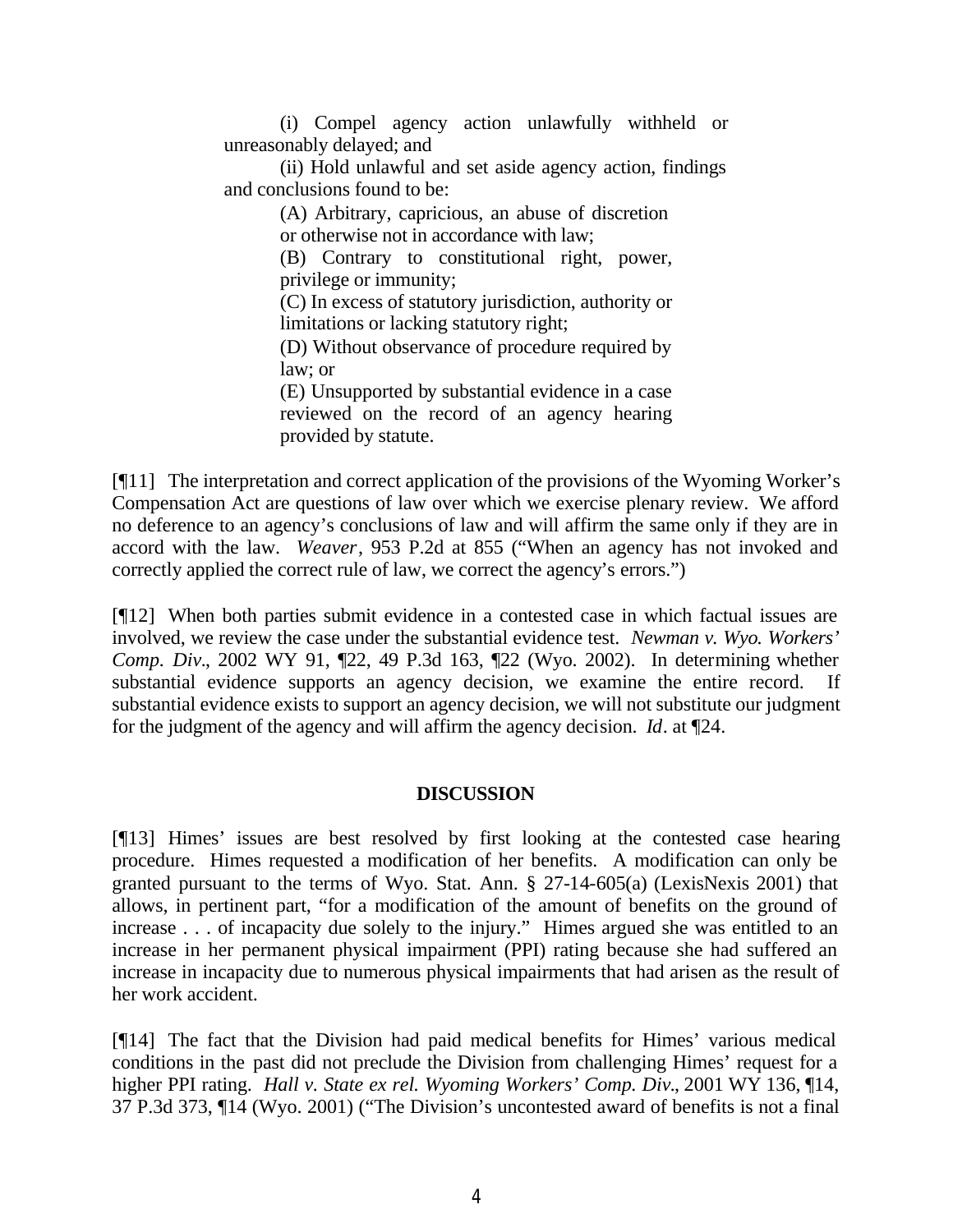adjudication that precludes the Division from challenging future benefits."); s*ee also Tenorio v. State ex rel. Wyoming Workers' Comp. Div.*, 931 P.2d 234, 239 (Wyo. 1997). Once Himes requested an increase in her PPI rating, it became her burden to prove all essential elements of her claim by a preponderance of the evidence:

> A claimant is not guaranteed future benefits on the basis of a prior award. Further, it is not the burden of the employer or the Division to prove that a claimant is *not* entitled to a continuation of . . . benefits. Rather, the claimant has the burden of showing that he is entitled to a continuance of benefits. With respect to outstanding claims for worker's compensation benefits, the claimant bears the burden of proving all essential elements of his claim by a preponderance of the evidence.

*Snyder v. State ex rel. Wyo. Workers' Comp. Div*., 957 P.2d 289, 293 (Wyo. 1998) (citations omitted). One essential element was relating all the physical ailments of which Himes was complaining to the work accident. Another essential element was providing medical evidence of a statutorily acceptable PPI rating for all such physical ailments.

[¶15] At the hearing then, Himes had an affirmative duty to present evidence that she was entitled to a higher PPI rating due to injuries related to her work accident. A thorough review of the record reveals that, at the hearing, Himes only argued that the doctors who provided an impairment rating should not have limited their ratings to her cervical spine condition. She did not present any credible evidence that her other physical impairments such as her thoracic or shoulder conditions were related to her work accident. Further, Himes presented absolutely no evidence on the issue of her PPI rating. She did not present any medical evidence that her cervical spine condition was improperly rated. She did not present any medical evidence regarding a proper rating for any of her other medical conditions. Himes simply failed to offer any evidentiary basis to support a higher PPI rating than the 15% she had already been awarded. Given the state of the evidence, the Commission would have erred had it awarded a higher PPI rating.

[¶16] Himes' arguments on appeal confuse the burden of proof. In her second issue, Himes alleges the Commission committed error by upholding the PPI rating of 5% to her cervical spine. She argues the 5% was not supported by substantial evidence.<sup>1</sup> This argument fails to recognize that it is not the Division's burden to substantiate its PPI rating; it is her burden to prove she is entitled to a higher PPI rating.

 1 To the extent Himes references her ability to work in the phrasing of her issue, it is misleading. The only issue before the Commission was Himes' PPI rating. A PPI rating is strictly a medical question and is unrelated to the claimant's ability to work. "An injured employee's impairment shall be rated by a licensed physician using the most recent edition of the American Medical Association's guide to the evaluation of permanent impairment." Wyo. Stat. Ann. § 27-14-405(g) (LexisNexis 2001).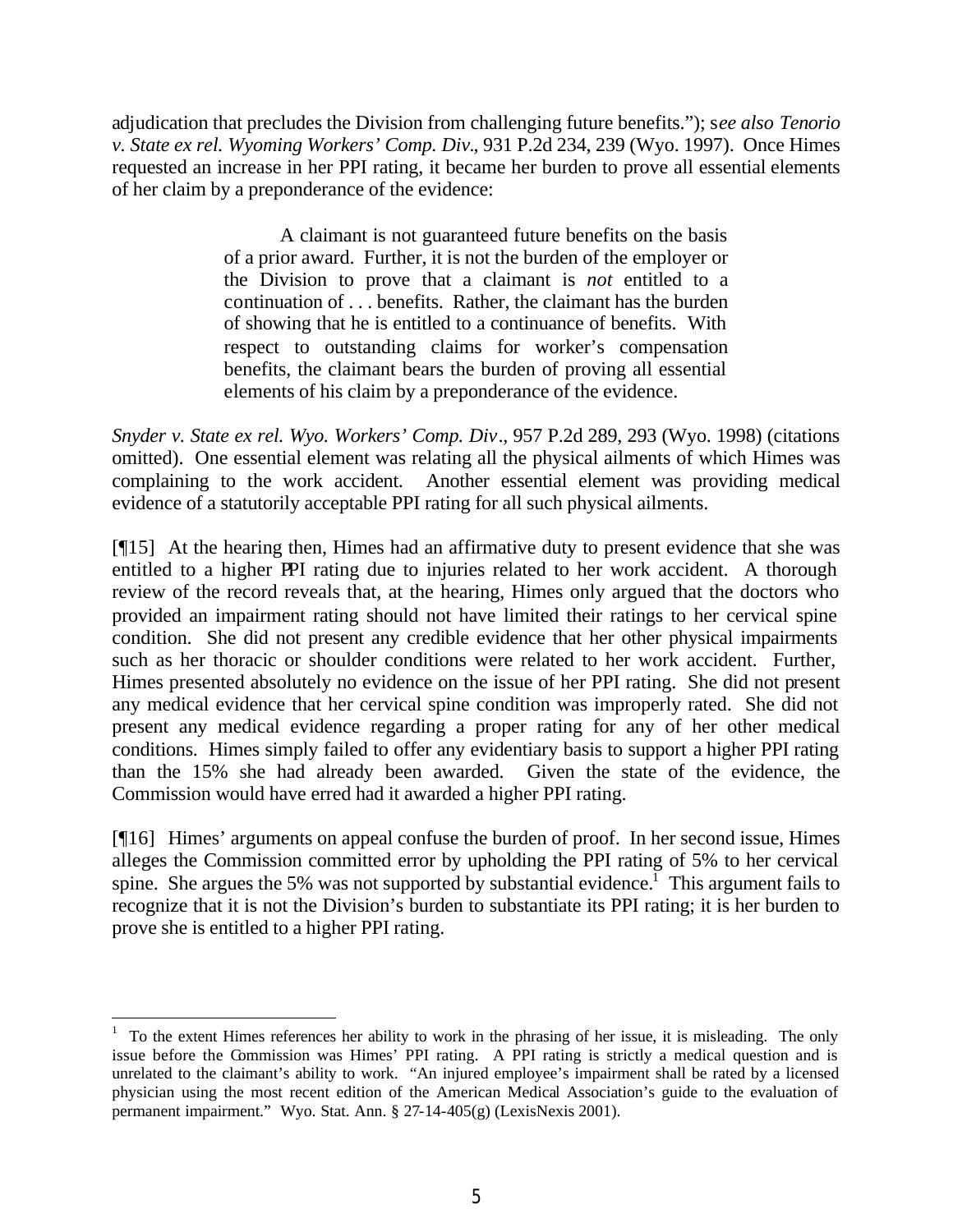The burden is assigned to the claimant . . . to establish every essential element of his claim by a preponderance of the evidence. *Deroche v. R.L. Manning Company*, Wyo., 737 P.2d 332 (1987); *McCarty v. Bear Creek Uranium Company*, Wyo., 694 P.2d 93 (1985); *Alco of Wyoming v. Baker*, Wyo., 651 P.2d 266 (1982). The Wyoming rule is in accord with the general rule requiring that the party asserting a change of condition (increase or decrease of incapacity) must assume the burden of proof whether the party be claimant or employer. 3 A. Larson, Workmen's Compensation Law § 81.22(c) (1983). In invoking § 27-12-606, W.S.1977 [precursor to § 27-14-605(a)], [the claimant] assumed the burden of demonstrating "increase of incapacity due solely to the injury."

*Lehman v. State ex rel. Wyoming Workers' Comp. Div.*, 752 P.2d 422, 425 (Wyo. 1988).

[¶17] Instead of putting on affirmative proof of the essential elements of her claim, she simply argued that the Division incorrectly limited the scope of the impairment rating. The primary argument advanced in her brief is that the "matter should be remanded to the Division for an appropriate rating with regard to all of the problems previously treated operatively, including her shoulder, thoracic and lumbar spine." The purpose of the contested case hearing was for her to prove the nature and extent of her permanent physical impairments and that such impairments were directly related to her work accident. She failed to do so. The Commission correctly refused to grant Himes a PPI rating above the 15% she has already been awarded because she failed to carry her burden of proving all essential elements of her claim to a higher PPI rating.

[¶18] Himes' first issue also fails to recognize her burden of proof and required administrative hearing procedures. The Commission included in its order specific findings that Himes did not meet her burden of proving that her current physical complaints are related to her work injury. Himes argues that the Commission should not have made specific findings regarding causation of her current medical complaints. Her primary contention in this regard is that causation was at issue only as a defense to her claim, "not as an ultimate issue to be decided by the Medical Commission."

[¶19] Causally relating her current medical complaints to her work accident was, of course, an essential element of her claim and thus directly at issue. The Commission made specific findings in its order that she did not meet her burden proving that any of her current medical complaints were related to her work accident. These findings by the Commission are not only appropriate, but also required. Pursuant to the Wyoming Administrative Procedure Act (W.A.P.A.) the Commission is charged with including in its final decision "findings of fact and conclusions of law separately stated. Findings of fact, if set forth in statutory language, shall be accompanied by a concise and explicit statement of the underlying facts supporting the findings." Wyo. Stat. Ann. § 16-3-110 (LexisNexis 2001). We have interpreted this statutory requirement rather extensively: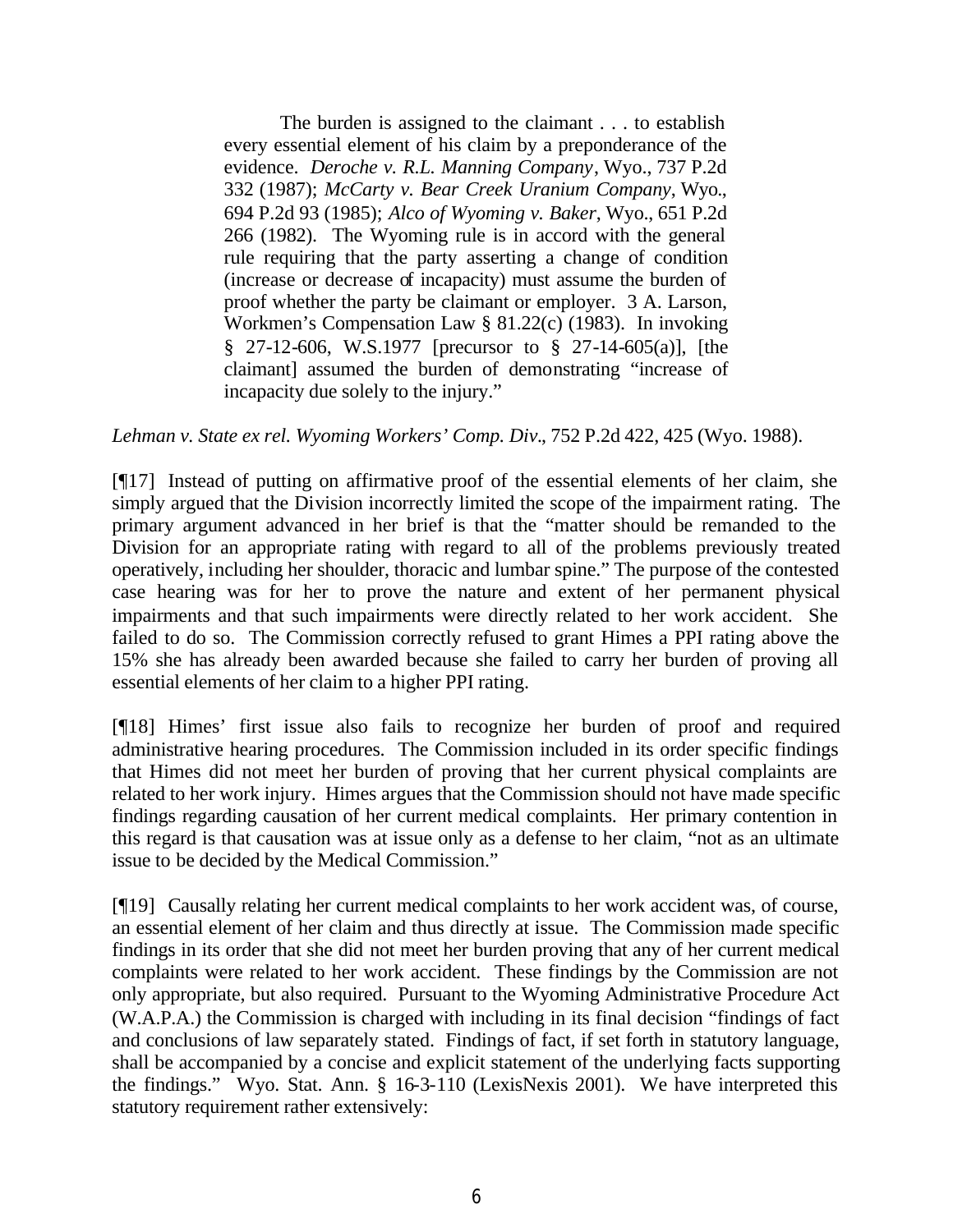Our rule is that this statutory provision demands findings of basic facts upon all material issues in the proceeding and upon which the ultimate findings of fact or conclusions are based. *FMC v. Lane*, 773 P.2d 163 (Wyo. 1989). In *Cook v. Zoning Board of Adjustment for the City of Laramie*, 776 P.2d 181, 185 (Wyo. 1989), we stated:

> "It is insufficient for an administrative agency to state only an ultimate fact or conclusion, but each ultimate fact or conclusion must be thoroughly explained in order for a court to determine upon what basis each ultimate fact or conclusion was reached. The court must know the why." *Geraud v. Schrader*, 531 P.2d 872, 879 (Wyo.), *cert. denied sub nom. Wind River Indian Education Association, Inc. v. Ward*, 423 U.S. 904, 96 S.Ct. 205, 46 L.Ed.2d 134 (1975).

*Mekss v. Wyoming Girls' School, State of Wyo.*, 813 P.2d 185, 201-02 (Wyo. 1991), *cert. denied*, 502 U.S. 1032 (1992). Given the requirement of strict compliance with § 16-3-110, the Commission was obligated to include in its order the findings upon which it based its denial of an increased PPI rating. This included findings regarding the issue of causation with regard to each medical condition Himes put at issue.

[¶20] While there is no error in the Commission's making specific findings regarding causation and putting those findings in its order, we are told that the Division has used those findings to inform health care providers that it will not pay for any future medical treatments for Himes. It is important to note that the order of the Commission contains no language regarding future benefits. The separate actions of the Division are not properly before this Court on this appeal. The Division, however, concedes in its brief that it should not have made any decisions regarding Himes' eligibility for future benefits.<sup>2</sup> The Division states in its brief that Himes may submit additional claims for future benefits and will be entitled to a hearing if such are denied.

[¶21] Himes is not satisfied with this concession, however, because, as long as the findings regarding causation are in the order, she faces a potential problem. This potential problem is the result of the operation of the fundamental doctrines of law known as res judicata and collateral estoppel. *See Slavens v. Board of County Comm'rs for Uinta County*, 854 P.2d 683, 685 (Wyo. 1993) ("This court has held that both res judicata and collateral estoppel apply to final adjudicative determinations by administrative tribunals."<sup>3</sup>) The effect of the

<sup>2</sup> These decisions should only be made once a request for benefits is submitted. *See In re Wright*, 983 P.2d 1227, 1233 (Wyo. 1999) ("the Commission lack[s] subject matter jurisdiction over future claims").

<sup>&</sup>lt;sup>3</sup> The Commission clearly qualifies as an administrative tribunal pursuant to Wyo. Stat. Ann. § 27-14-616(b)(iv) (LexisNexis 2001): "When hearing a medically contested case, the [Commission] panel shall serve